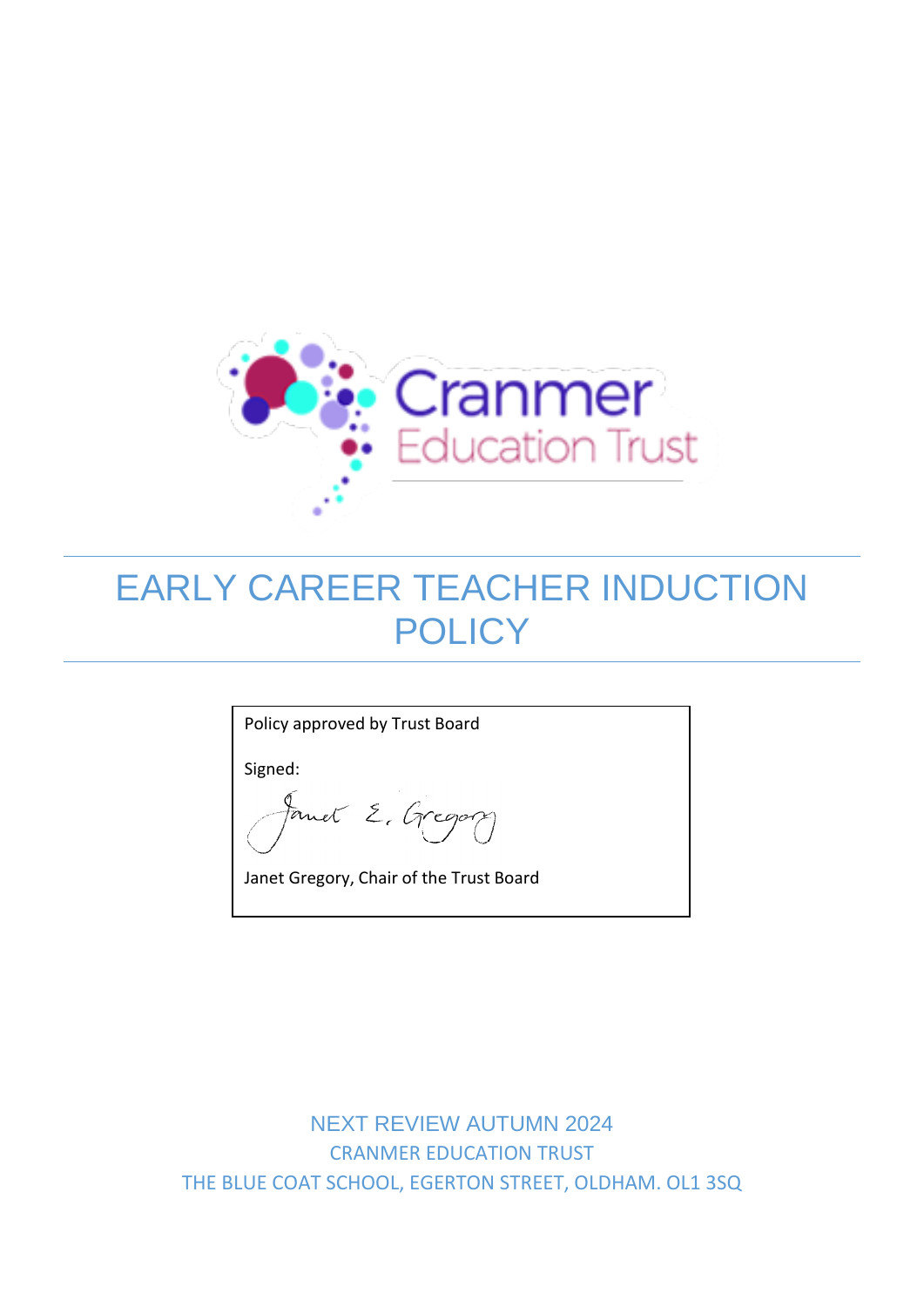# 1.0 Aims

- 1.1 The Trust aims to:
- 1.1.1 Run an ECT induction programme that meets all of the statutory requirements underpinned by the early career framework (ECF) from 1 September 2021
- 1.1.2 Provide ECTs with a supportive environment that enables them to grow personally and professionally, to be effective and successful teachers
- 1.1.3 Make sure all staff understand their role in the ECT induction programme
- 1.2 This policy applies to ECTs who start their induction on or after 1 September 2021.

### 1.3 Transitional arrangements

- 1.3.1 ECTs who were part of the 2020-21 ECF Pilot programme and NQTs who have started but not completed their induction before 1 September 2021 will continue to follow our previous NQT induction programme.
- 1.3.2 They have until 1 September 2023 to complete their induction within 3 terms (a single academic year) as outlined in previous NQT induction guidance.
- 1.3.3 If they don't complete their induction by 1 September 2023, they will be required at this point to switch to the full ECT induction for the remainder of their induction period.
- 1.3.4 Time already spent in induction will count towards the 2- year ECT induction period

# 2.0 Legislation and statutory guidance

- 2.1 This policy is based on:
- 2.1.1 The Department for Education's (DfE's) statutory guidance Induction for early career teachers (England) from 1 September 2021
- 2.1.2 The Early career framework reforms
- 2.1.3 The Education (Induction Arrangements for School Teachers) (England) Regulations 2012
- 2.1.4 The 'relevant standards' referred to below are the Teachers' Standards.

#### 2.2 The ECT induction programme

- 2.2.1 The ECT induction programme will act as a bridge between initial teacher training and a career in teaching. It combines a structured programme of development, support and professional dialogue, underpinned by the Early Career Framework, with monitoring and an assessment of performance against the Teachers' Standards.
- 2.2.2 We work with University College London's (UCL) Full Induction Programme for Early Career Teachers with the East Manchester Teaching School Hub. The programme has been designed to bring about lasting change in teachers' understanding and practice. The programme takes a recurring weekly approach to study and coaching, so teachers and the mentors supporting them can get into powerful routines for improvement.
- 2.2.3 The programme design is:
- 2.2.3.1 Knowledge and evidence-based: The programme is informed by a deep understanding of the development needs of early career teachers.
- 2.2.3.2 Drawn from expert theory and current practice: The programme is co-designed by teachers and school leaders, teacher educators and academics with rich experience of translating evidence into practice.
- 2.2.3.3 Inquiry-based spiral learning: After strengthening early career teachers' understanding of key themes in Year 1, the modules will use an inquiry approach to revisit the themes in greater depth in Year 2.
- 2.2.3.4 Learning embedded in practice, not an additional burden: Early career teachers apply new learning in work contexts to improve your own and your pupils' learning.
- 2.2.3.5 Led by local teachers and leaders. The interactive learning platforms enable early career teachers to reflect and share learning together.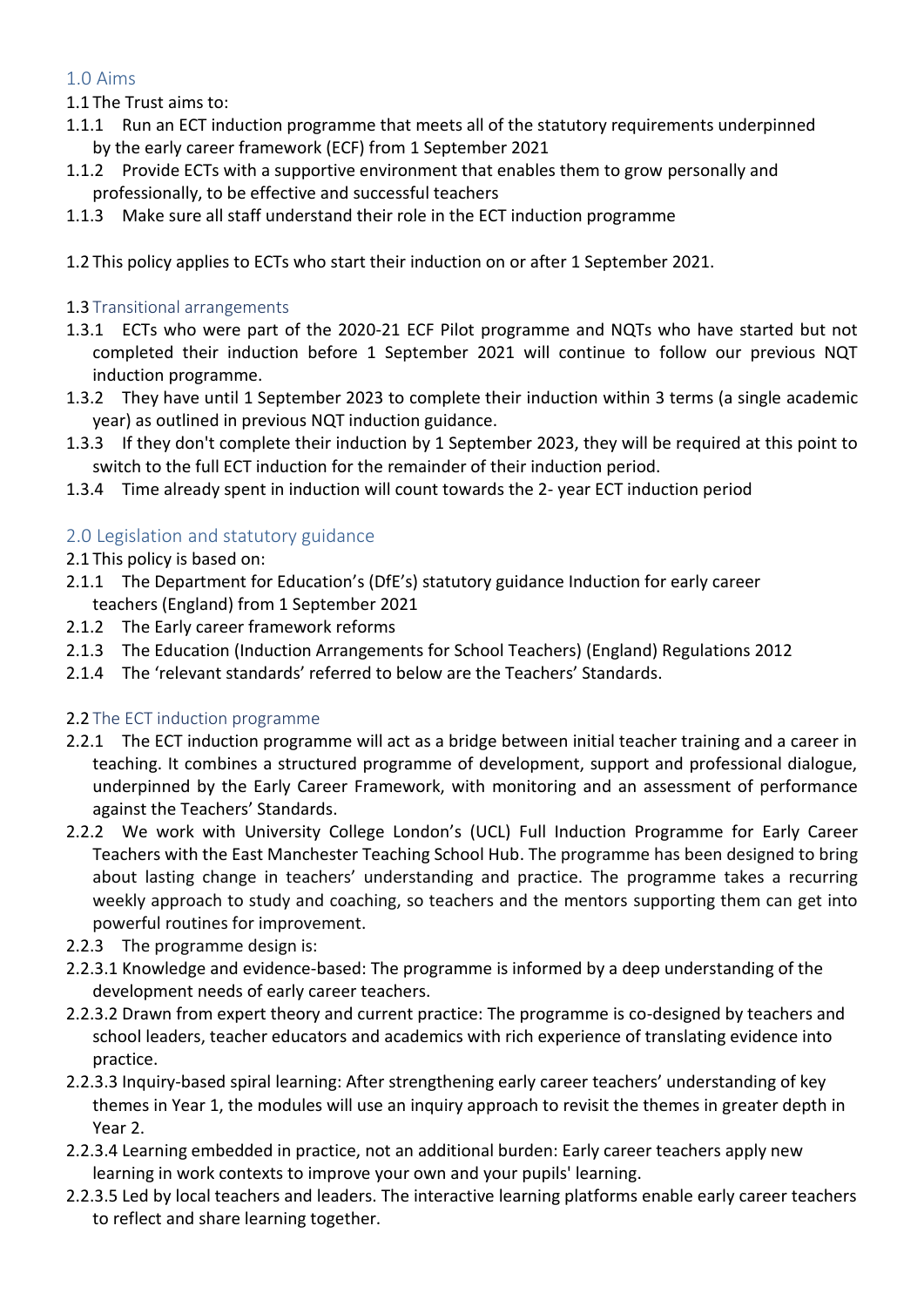2.2.3.6 Flexible: School hubs and clusters can follow our proposed sequence or create their own to meet the needs of early career teachers and mentors.

### 2.3 Each ECT will:

- 2.3.1 Have an appointed induction tutor, who will have qualified teacher status (QTS)
- 2.3.2 Be provided with the necessary experience and support to enable them to demonstrate satisfactory performance against the relevant standards throughout, and by the end of, the induction period
- 2.3.3 Have a reduced timetable to allow them to undertake activities in their induction programme; in their first year, this will be no more than 90% of the timetable of our existing teachers on the main pay range, and in their second year, this will be no more than 95% of the timetable of our existing teachers on the main pay range
- 2.3.4 Not have unreasonable demands made upon them
- 2.3.5 Have a mentor that is experienced and well-prepared for the role. Mentors are supported to attend and participate in training as part of the ECF. Mentors also have the opportunity to undertake the NPQLTD qualification to further develop their skill set for this role. The induction tutor will support and lead the team of ECT mentors to ensure all ECTs receive support of the highest quality.
- 2.3.6 ECTs will log their professional development on school 'Progress Tracker' and will also be assessed at two points throughout the two years, one midway through induction, and one at the end of the induction period. These will be supported by regular progress reviews at the end of each of the first 2 terms in both year 1 and 2 to monitor progress where a formal assessment is not scheduled.
- 2.3.7 Each school within the Trust ensures ECTs are registered with an Appropriate Body through the East Manchester Teaching School Hub. Where EMTSH cannot perform this statutory duty, a reciprocal arrangement is in place with the Bright Futures Teaching School Hub Appropriate Body.

# 3.0 Support for ECTs

- 3.1 Support provided at school level:
- 3.1.1 The designated induction tutor, mentor and subject leader will provide day-to-day monitoring and support.
- 3.1.2 The induction tutor will co-ordinate their assessments.
- 3.1.3 The induction mentor will provide regular structured mentoring sessions and observations that are followed up with prompt and constructive feedback.

#### 3.2 Assessments of ECT performance:

- 3.2.1 ECTs will be judged against the Teacher Standards, engagement with weekly resources and progress in observations.
- 3.2.2 A progress review meeting will take place per term, except when a formal assessment is due. This review will be completed by the induction tutor, in discussion with other relevant members of staff, including the ECTs mentor and the ECT.
- 3.2.3 After each progress review meeting, a report will be completed by the induction tutor that indicates how the ECT is performing towards completion of induction. The Headteacher will also sign this review which is sent to the Appropriate Body.
- 3.2.4 ECTs must evidence how they have met the Teacher Standards
- 3.2.5 Formal assessment meetings will take place in the final term of the ECT's first year (term 3) and the final term of their second year (term 6), and will be carried out by the induction tutor and agreed and checked by the Headteacher.
- 3.2.6 After each formal assessment meeting, a formal assessment report will be completed that clearly shows how the ECT is performing against the relevant standards. The Headteacher will also recommend to the Appropriate Body in the final assessment report at the end of the programme as to whether the ECT's performance is satisfactory against the relevant standards.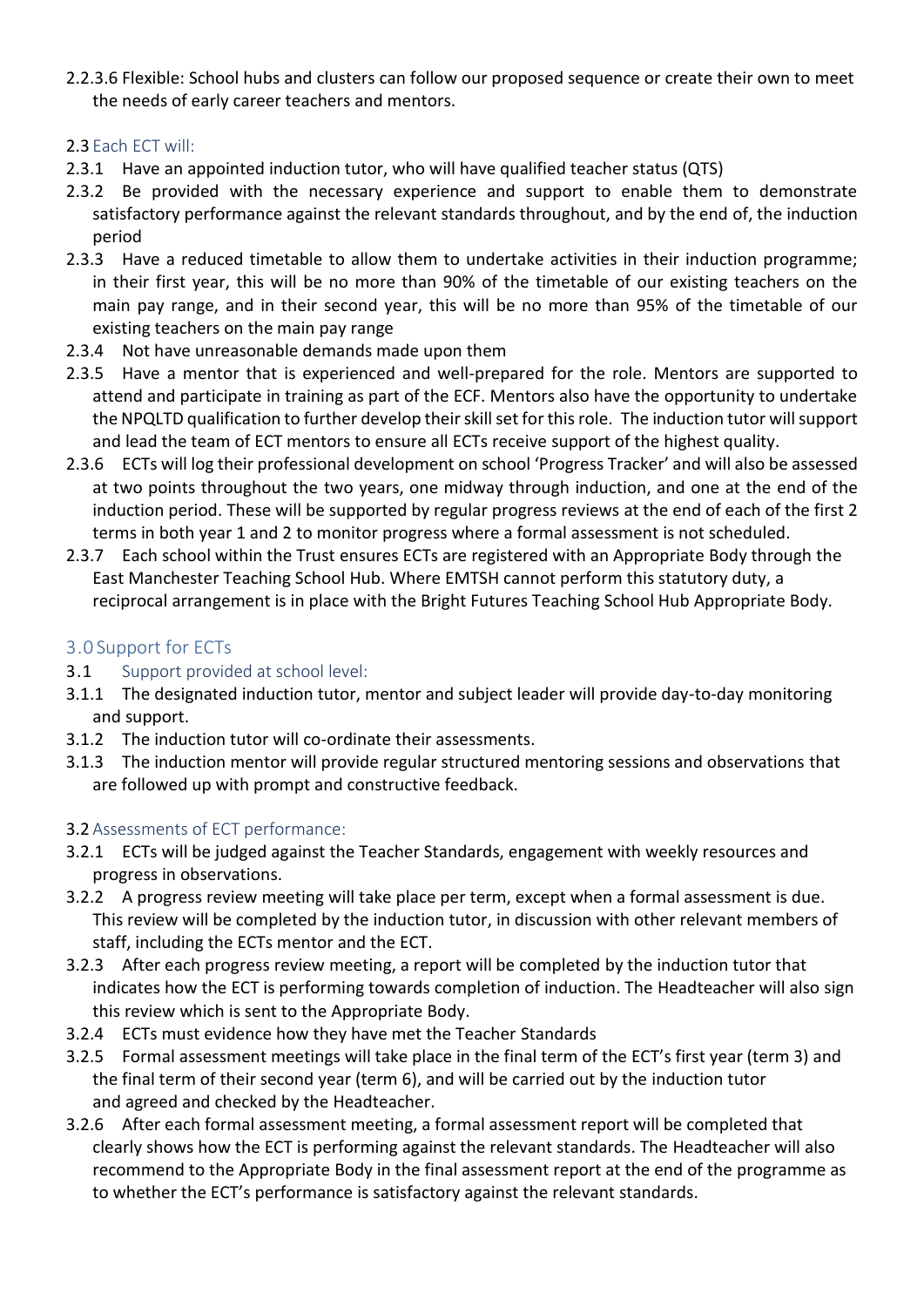3.2.7 The final assessment report will be sent within 10 working days of the meeting, for the Appropriate Body to make the final decision on whether the ECT has passed their induction period.

### 3.3 At-risk procedures:

- 3.3.1 If it becomes clear during a termly progress review or at the first formal assessment point that the ECT is not making sufficient progress, additional monitoring and support measures will be put in place immediately, meaning:
- 3.3.1.1 Areas in which improvement is needed are identified
- 3.3.1.2 Appropriate objectives are set to guide the ECT towards satisfactory performance against the relevant standards
- 3.3.1.3 An effective support programme is put in place to help the ECT improve their performance, which will be approved by the Headteacher
- 3.3.1.4 The progress review record or formal assessment report will be shared with the Appropriate Body, alongside the support plan, for it to review. If there are still concerns about the ECT's progress during their subsequent progress reviews or formal assessment, as long as it is not the final formal assessment, the induction tutor and/or Headteacher will discuss this with the ECT, updating objectives as necessary and revising the support plan for the next assessment period.

## 4.0 Roles and responsibilities

### 4.1 The ECT will

- 4.1.1 Meet with their induction tutor at the start of the programme to discuss and agree priorities, and keep these under review
- 4.1.2 Agree with their induction tutor how best to use their reduced timetable allowance and guarantee engagement with their ECF-based induction
- 4.1.3 Provide evidence of their progress against the relevant standards
- 4.1.4 Participate fully in the monitoring and development programme
- 4.1.5 Participate in scheduled classroom observations, progress reviews and formal assessment meetings
- 4.1.6 Keep copies of all assessment reports
- 4.1.7 Fully engage in the Continuing Professional Development (CPD) activities hosted both by the school and UCL and institution selected to fulfil the ECF requirements

#### 4.2 When the ECT has any concerns, they will:

- 4.2.1 Raise these with their induction tutor as soon as they can
- 4.2.2 Consult with their contact at the Appropriate Body at an early stage if there are difficulties in resolving issues with their induction tutor or within the school

## 4.3 The Headteacher will

- 4.3.1 Check that the ECT has been awarded QTS and whether they need to serve an induction period
- 4.3.2 Agree, in advance of the ECT starting, who will act as the Appropriate Body
- 4.3.3 Notify the Appropriate Body when an ECT is taking up a post and undertaking induction
- 4.3.4 Make sure the ECT's post is suitable according to statutory guidance
- 4.3.5 Make sure the induction tutor is appropriately trained and has sufficient time to carry out their role effectively
- 4.3.6 Make sure an appropriate ECF-based induction programme is in place
- 4.3.7 Make sure the ECT's progress is reviewed regularly, including through observations and feedback of their teaching
- 4.3.8 Make sure that formal assessments are carried out and reports completed and sent to the Appropriate Body
- 4.3.9 Maintain and keep accurate records of employment that will count towards the induction period